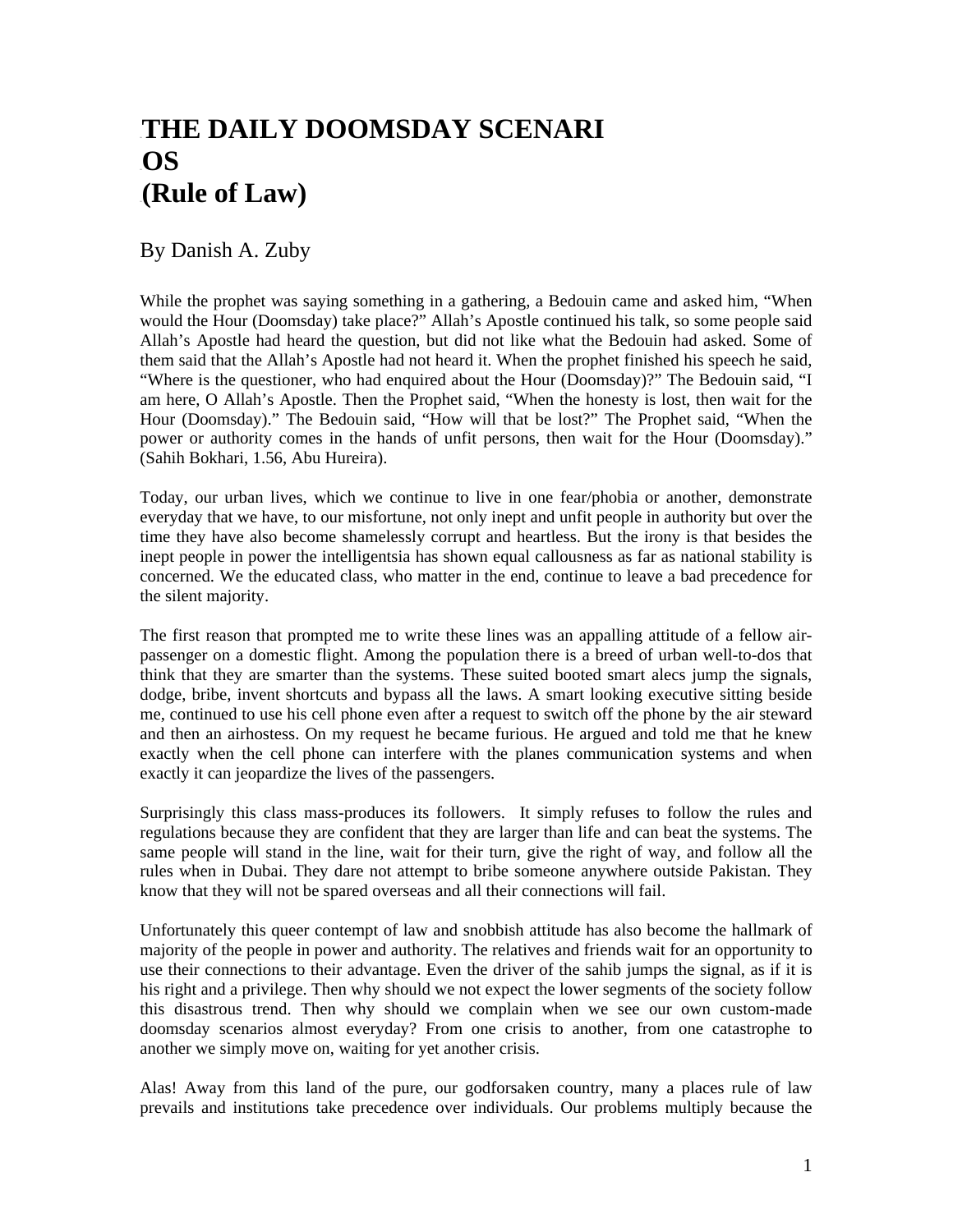guardians of the law and the lawmakers are the biggest lawbreakers of the country. Disregard of law has developed into an attitude and a fine art. This is by far one of the biggest problems of our country. It seems quite obvious and simple to identify but is rather complex in nature.

 If we were to analyze the whole situation in order to trace the history of rot many pointers become apparent. Starting with oft-repeated interruptions in the democratic process and the fatal romance with khaki that this country has had followed by the feudal/tribal mindset politicians and leadership devoid of vision coupled with inept bureaucracy and criminal abuse of lower tiers of the governance especially the police and the judiciary department etc.

But the greatest damage has been done by millions of political postings, un-lawful recruitment of inept and unfit people in almost every department by almost every regime that grabbed the power reins in the country. Knowingly we strangulate merit in the garb of quota system. After systematically eliminating quality from every segment, every system and every tier of the governance do we have the right to complain? Obviously in such a bizarre situation when national interest is compromised with such ease people automatically behave like parasites. Thus we see the near-collapse of almost all the institutions carried out by inept politicians and their own inept staff members. They say that Railways and Wapda is eaten by Railways and Wapda people and PIA is destroyed by their own staff and so on. Amazingly we see everything but fail to notice what is wrong.

Today our troubles have worsened to such a degree that the "not guilty party" is becoming harder to distinguish. Putting it in simplistic terms for the sake of argument there are various entities and different levels that form a system. Take for example a 'problem situation', where there is an *offender* and the one who has been *offended*. Then there are the *law enforcement agencies, bureaucracy* and the *law courts*. Above all we have the *lawmakers* in the assemblies. There has to be at least one party, which is upright and innocent so that justice can be done. Everyday we are confronted with a situation when each one of the entities is involved in some wrongdoing or another. Hard to swallow but some openly proclaim that everyone here has a price-tag and is up for sale. The breakdown of law and order has come to such a degree that that the entire fabric of the society has become affected. We now ask as to "who will guard our guards".

The second reason for this article is the unfortunate death of two young girls waiting on a bus stop by reckless bus drivers in Karachi recently. Although the rot that we have touched upon shows in the entire country but nowhere has it crossed all its limits except in Karachi. Perhaps Karachi is the only megalopolis in the world where the daily urban tragedies and casualties simply continue to wreck our minds ceaselessly. When the automobile theft drops to a less than twenty a day we feel that the law and order situation has greatly improved. When the crime calendar is less busy we think that good days have arrived. Yet everyday the newspapers bring to your doorstep so much disgust and shame that one is left dumbfounded. But this temporary stress is only for a select few, who start their day with a newspaper. It appears that even this tiny minority has lost its sensitivity, as very aptly put by the great journalist ABS Jafri, that "we have even lost the sense of loss and grief". It doesn't take long before we take the daily dose of bloodshed as a natural consequence of our own urban mismanagement and continue with our daily routine.

The real tragedy is that the loss of these innocent lives by murdering bus drivers and subsequent editorials, letters and articles will again become a thing of the past. Doesn't it happen almost everyday? We seldom have enough time to actually feel the grief or even assess the gravity of the situation let alone sympathizing with the parents. One girl was the only child of the parents and other was preparing for the first day in College. Even bigger tragedy is that many more innocent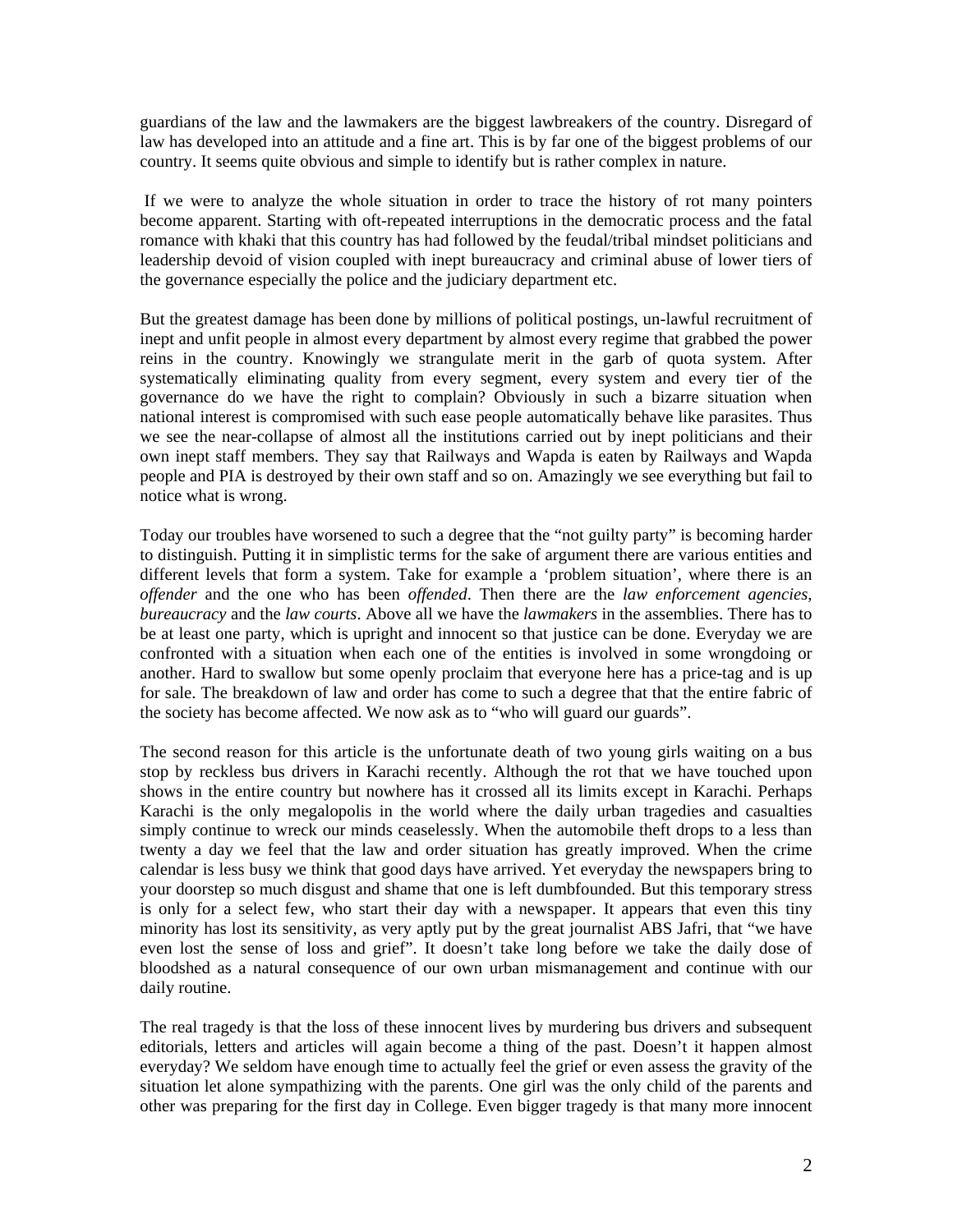citizens have been killed on a daily basis by reckless driving since that day. The transport mafia has condemned the arrest of the criminal bus drivers, have struck once; maybe will strike again to paralyze this mega city. We know that any group can organize and take this city hostage and have their demands met. But haven't we all seen this road before?

It doesn't take a committee of intellectuals or think tanks to figure out that one of the main causes of agony to the citizens is the failed law enforcement and the agencies. The torturous 'thana' culture hurts more than the crime itself. The enforcement agencies are now commonly equated as extortion agencies. My illiterate driver tells me "Isn't it the police who let all these mad drivers play havoc with our lives while they are busy elsewhere extorting money from the poor people". "Har cheez main in ka haath hota hai", they are involved in everything.

Ask any Karachiite and he will share with you the long and sad story of citizens' sufferings with a bleeding heart. Each one of us, in this city of millions has been directly affected by the criminal activity, which has now turned into a thriving industry. Believe it or not almost all chemists, petrol pumps and bakeries have been looted in broad day light more than twice. Even Doctors clinics have not been spared. Karachi has all the material for a separate Guinness book of records. Dacoits, robbers, thieves have a field day in any area of their choice in Karachi and they kill the grieved party if they have to. Police connivance is an old story now. As a matter of routine the grieved people stay away from the law enforcing agencies because contacting them is the beginning of an ordeal worse than the crime meted out to them. Majority of criminals live quite normally amongst us because they never get caught. It is quite a dreadful feeling.

Yes, we have mountains of problems, which are complex in nature and have no clear-cut solutions, but somehow most of our problems somehow link to one thing or point towards the near collapse of the law and law enforcing departments. People believe that half of our miseries and problems will be solved once the law enforcing agencies start to function as they are designed to. Just by shifting responsibility, changing names and designations is not going to do the trick. But the present government has shown some positive signs in many troubled areas, so this is the time for a radical change. Until such time when the system will be changed, a temporary but radical solution is needed to provide a relief to the people on a war footing. A friend of mine suggested that 'we need someone to police our police'. He went further, jokingly, that while we are busy selling our silver abroad we should sublet out police stations to a better police like that of Germany. This gora sahib in uniform will refuse to recognize the official or the non-official offenders.

The day we find the law has been equally applied to all, everything will start to fall in place. They day we find that no one is up for sale, starting from a traffic constable right up to the highest official and that justice can be available; things will automatically start to change for good. I told my friend that this suggestion borders on compromising the national sovereignty but perhaps we could achieve the same goal by creating special monitoring teams of senior citizens and senior army officers permanently stationed with the SHO's. Again leaning on the Khaki will raise a lot of criticism but do we have a solution?

I feel that we would never be able to solve our problems if we do not appreciate that it is this combination of (newly developed) general contempt of law by everyone and dysfunctional law/law enforcement departments that has done us all and the answer lies nowhere except Rule of law. Period.

DAZ